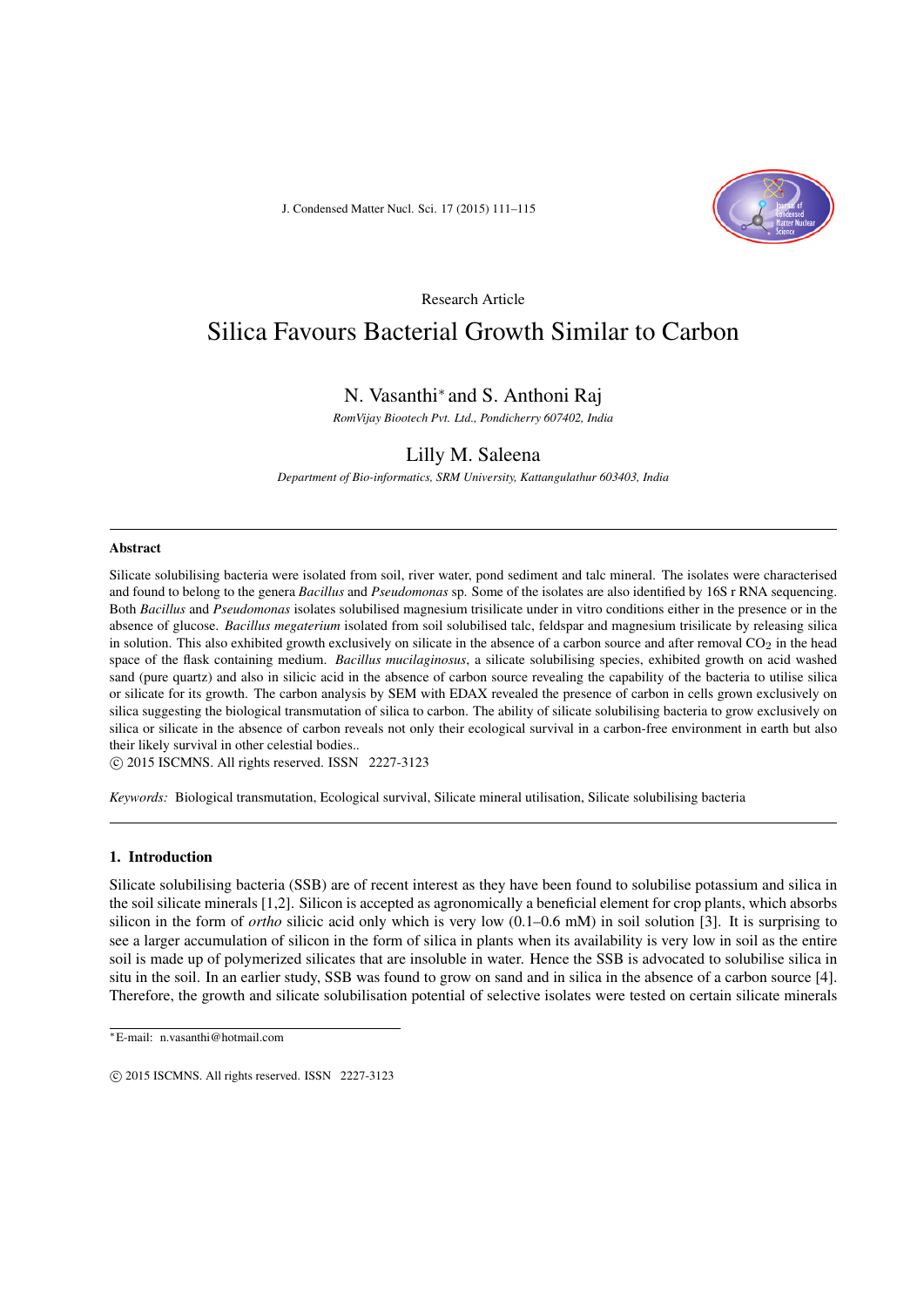**Table 1.** Solubilisation of silica (SiO<sub>2</sub> mg l<sup>-1</sup>) from magnesium trisilicate by bacterial isolates in the presence and absence of carbon source\*.

| SSB isolates           | Silicate medium without carbon DAI |     |     | Silicate medium with carbon DAI |     |     |     |     |  |
|------------------------|------------------------------------|-----|-----|---------------------------------|-----|-----|-----|-----|--|
|                        |                                    |     | 10  |                                 |     |     | 10  |     |  |
| Control                | 0.8                                | 1.5 | 1.5 | 1.5                             | 0.8 | 1.0 | 1.0 | 1.0 |  |
| <b>Bacillus</b> flexus | 0.8                                | 5.1 | 3.5 | 0.3                             | 0.8 | 4.0 | 1.1 | 1.4 |  |
| <i>Bacillus</i> sp     | 0.8                                | 3.5 | 7.9 | 8.2                             | 0.8 | 4.0 | 1.6 | 0.2 |  |
| <i>Bacillus</i> sp     | 0.8                                | 6.6 | 8.7 | 7.9                             | 0.8 | 6.9 | 1.2 | 1.7 |  |
| Bacillus mucilaginosus | 0.8                                | 5.7 | 7.2 | 11.2                            | 0.8 | 4.0 | 5.2 | 8.7 |  |
| Pseudomonas sp         | 0.8                                | 6.0 | 8.2 | 9.9                             | 0.8 | 6.0 | 7.4 | 8.0 |  |

DAI–Days after inoculation; glucose @ 0.1%\*.

either in the presence or in the absence of a carbon source. Since the dissolution was observed even in the absence of carbon, perhaps the  $CO<sub>2</sub>$  trapped in the head space air in the flask might have favoured growth. A detailed experiment is undertaken after eliminating  $CO<sub>2</sub>$ , and the results are reported.

### 2. Materials and Methods

Basal medium (glucose 1.0 g;  $(NH_4)_2$  SO<sub>4</sub> 1.0 g; KCl 0.2 g; K<sub>2</sub>HPO<sub>4</sub> 0.1 g; MgSO<sub>4</sub>·7H<sub>2</sub>O 0.2 g; Distilled water 1l; pH 7.0) was prepared and dispensed in 100 ml quantities and insoluble magnesium trisilicate was added at 0.25% concentration. The flasks were sterilized, inoculated with a loopful of silicate solubilising isolates of *Bacillus* and *Pseudomonas*. A similar set of flasks containing basal medium devoid of glucose was similarly inoculated and the flasks were incubated at room temperature  $(30\pm2^{\circ}C)$  for 2 weeks. At periodical intervals, the culture filtrate was centrifuged to remove the cells and debris and the dissolved silica content was determined in the supernatant as followed in the method of Imaizumi and Yoshida [5]. The ability of *Bacillus megaterium,* another silicate solubilising bacteria to solubilise different silicates is also tested in basal medium supplemented with talc, feldspar and magnesium trisilicate separately at 0.25% level. Since this bacterium solubilised all silicates and dissolution was investigated in magnesium trisilicate with  $0.1\%$  glucose and without glucose wherein the  $CO<sub>2</sub>$  was excluded by drawing air into the flask aseptically bubbled through alkali. The trace of  $CO<sub>2</sub>$  was trapped by suspending vials containing sterile alkali inside the flasks. In order to ascertain the utilization of pure silica by *Bacillus mucilaginosus,* the acid washed sand free from organic matter, were pulverised and sieved through BSS 44 and the precipitated silicic acid (Loba chemicals) were added separately at 0.25% level in the basal medium with and without glucose. The flasks were inoculated with a suspension of 0.1 ml *Bacillus mucilaginosus* (ca 300  $\times$  10<sup>8</sup> cells/ml). The cell growth was found to be in the carbon containing silicate medium reduced after 7 days due to a low pH level. The cell grown exclusively in silica was subjected to SEM with EDAX (F E I Quanta FEG 200 - High Resolution Scanning Electron Microscope) to detect the carbon content.

Table 2. In vitro dissolution of silica (SiO<sub>2</sub> mg l<sup>−1</sup>) from different silicate minerals by *Bacillus megatherium* in the presence and absence of carbon source.

| Treatment             | Silicate medium without carbon DAI |    |     | Silicate medium with carbon DAI |     |     |  |  |
|-----------------------|------------------------------------|----|-----|---------------------------------|-----|-----|--|--|
|                       |                                    |    |     |                                 |     |     |  |  |
| Control               |                                    |    |     |                                 |     |     |  |  |
| Talc                  | 2.4                                | 19 | 3.0 | 3.0                             |     | 3.6 |  |  |
| Feldspar              | 5.1                                | 19 | 6.3 | 4.1                             | 3.8 | 5.8 |  |  |
| Magnesium trisilicate | 5.9                                |    | 0.4 | 6.6                             |     |     |  |  |

DAI–Days after inoculation; glucose @ 0.1%.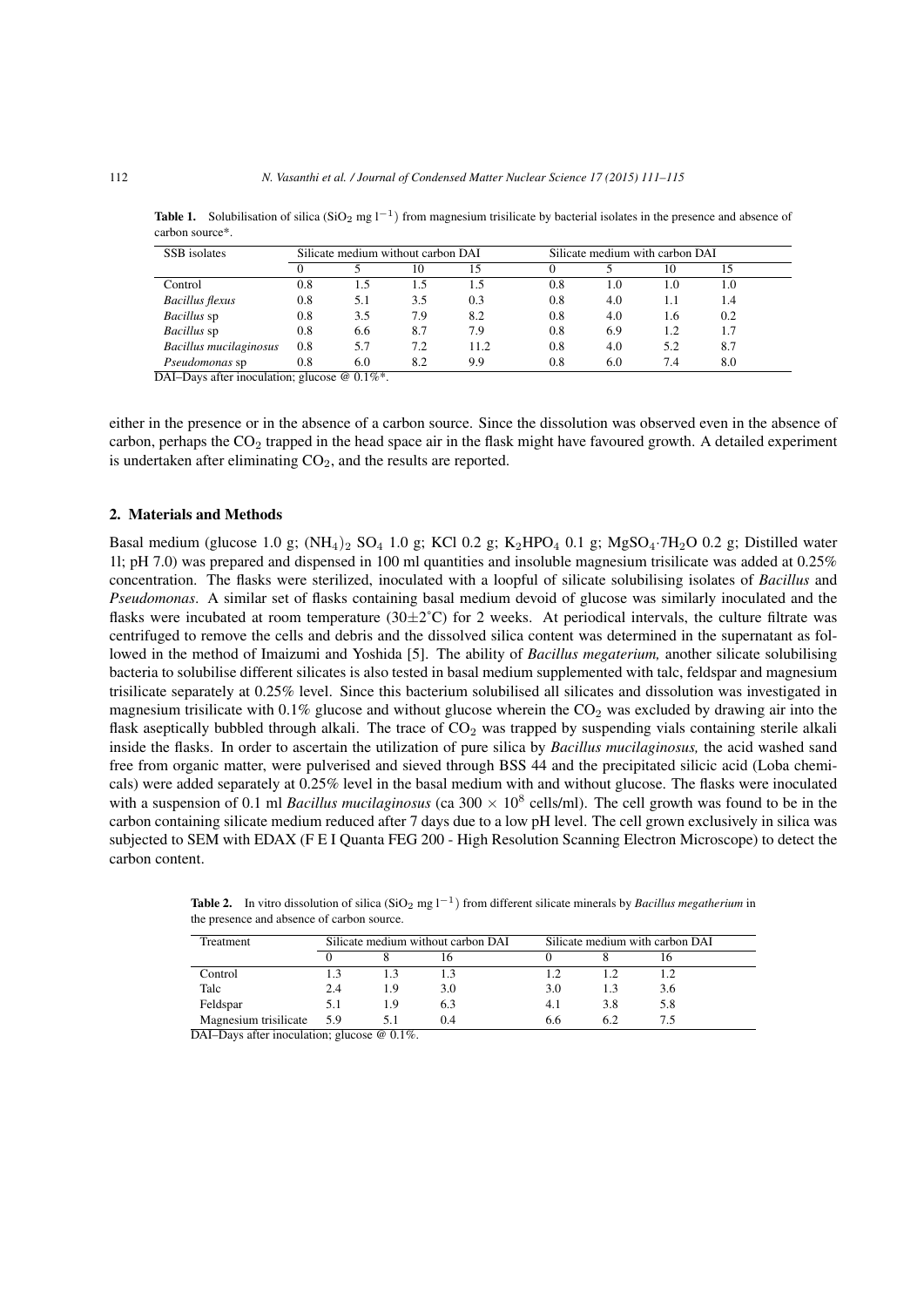| Treatments                          | 0 DAI            |                          | 8 DAI            |                          | <b>16 DAI</b>    |                 |  |
|-------------------------------------|------------------|--------------------------|------------------|--------------------------|------------------|-----------------|--|
|                                     | SiO <sub>2</sub> | Bacterial count          | SiO <sub>2</sub> | Bacterial count          | SiO <sub>2</sub> | Bacterial count |  |
|                                     | $(mg 1^{-1})$    | $\times$ 10 <sup>6</sup> | $(mg1^{-1})$     | $\times$ 10 <sup>6</sup> | $(mg1^{-1})$     | $\times 10^6$   |  |
| Silicic acid alone                  |                  |                          | 3.2              |                          | 3.4              | 49              |  |
| Silicic acid + glucose $0.1\%$      | 2.3              |                          | 2.8              |                          | 3.7              | 67              |  |
| Silicic acid-air devoid of $CO2$    | 2.3              |                          | 1.8              |                          | 0.8              | 21              |  |
| Silicic acid + glucose $0.1\%$ +air | 2.3              |                          |                  | 14                       |                  | 29              |  |

Table 3. Growth of *Bacillus megaterium* in silica medium in the presence and absence of CO<sub>2</sub>.

DAI–Days after inoculation; carbon as glucose @ 0.1%.

#### 3. Results and Discussion

Dissolution of silica was observed in silicate containing medium and also in silicate containing glucose medium. The silicate solubilising bacterial isolates from different sources from talc, pond sediment, sugarcane field soil and river water belonging to the genera *Bacillus* and *Pseudomonas* solubilised magnesium trisilicate in vitro. Some of the isolates like talc, sugarcane field soil were characterised by 16S r RNA sequencing are found to be *B.flexus*, *B. megaterium*, *B. mucilaginosus*. *Bacillus* sp isolated from river water and pond sediment of solubilised more silica in carbon-free silicate medium than in glucose containing medium. It is likely that these organisms can thrive in river water and pond sediment with very low nutrient content which might have an inherent higher solubilisation potential than those isolated from other sources. The *Bacillus* sp isolated from talc and the field soil effectively solubilised silicate in the presence of glucose. The solubilisation by *Pseudomonas* sp was nearly the same with regard to the absence and presence of glucose (Table 1).

The *Bacillus megaterium* solubilised different silicate minerals like talc and feldspar (Table 2). However, solubilisation was relatively higher in magnesium trisilicate. A reduction in dissolved silica was observed in the initial stages of incubation. It is likely that this might be due to utilization of silica by the bacterium for its growth.

*Bacillus mucilaginous* was found to grow exclusively on silicate and in the absence of carbon source. Bacterial multiplication was observed in flasks, where the  $CO<sub>2</sub>$  was excluded (Table 3). This bacterium grows well in acid washed sand and silicic acid in the presence and absence of glucose. It is of interest to note that multiplication continued in silica was unabated, whereas in combination with glucose, the growth was arrested after initial multiplication (Table 4). The growth of bacteria on silicic acid and acid washed sand indicates their capability to utilize silica for its cellular build up (Table 5). All of these have conclusively shown that silica can serve as a substrate for the growth of bacteria. This has an environmental significance as the bacteria can survive on soil silicates even when utilizable carbon is absent. The retardation of growth in media containing both silica and glucose on prolonged incubation suggests that the acids formed might inhibit the growth of bacteria. Since organic acids were implicated in silicate dissolution [6] their accumulation might have limited its growth. Carbon and silicon are similar in structure and function and silicon is considered as an analogue of carbon. Both share several properties in common and the dioxides of both carbon and

| $0$ DAI                        | 8 DAI            |                          | 16 DAI           |                 |                  |                 |  |
|--------------------------------|------------------|--------------------------|------------------|-----------------|------------------|-----------------|--|
|                                | SiO <sub>2</sub> | Bacterial count          | SiO <sub>2</sub> | Bacterial count | SiO <sub>2</sub> | Bacterial count |  |
|                                | $(mg1^{-1})$     | $\times$ 10 <sup>5</sup> | $(mg1^{-1})$     | $\times 10^7$   | $(mg1^{-1})$     | $\times 10^7$   |  |
| Silicic acid alone             | 2.4              | 296                      |                  | 350             | 9.9              | 350             |  |
| Silicic acid + glucose $0.1\%$ | 2.4              | 294                      | 10.2             | $*$             | 9.6              | $*$             |  |
| Sand alone                     | 0.9              | 295                      | 4.4              | 438             | 2.8              | 438             |  |
| Sand+ glucose $0.1\%$          | 0.9              | 295                      | 4.4              | *               | 2.8              | $*$             |  |

Table 4. Growth of *Bacillus mucilaginosus* on pure sand and silicic acid with and without carbon source.

DAI–Days after inoculation.

\*No viable cells.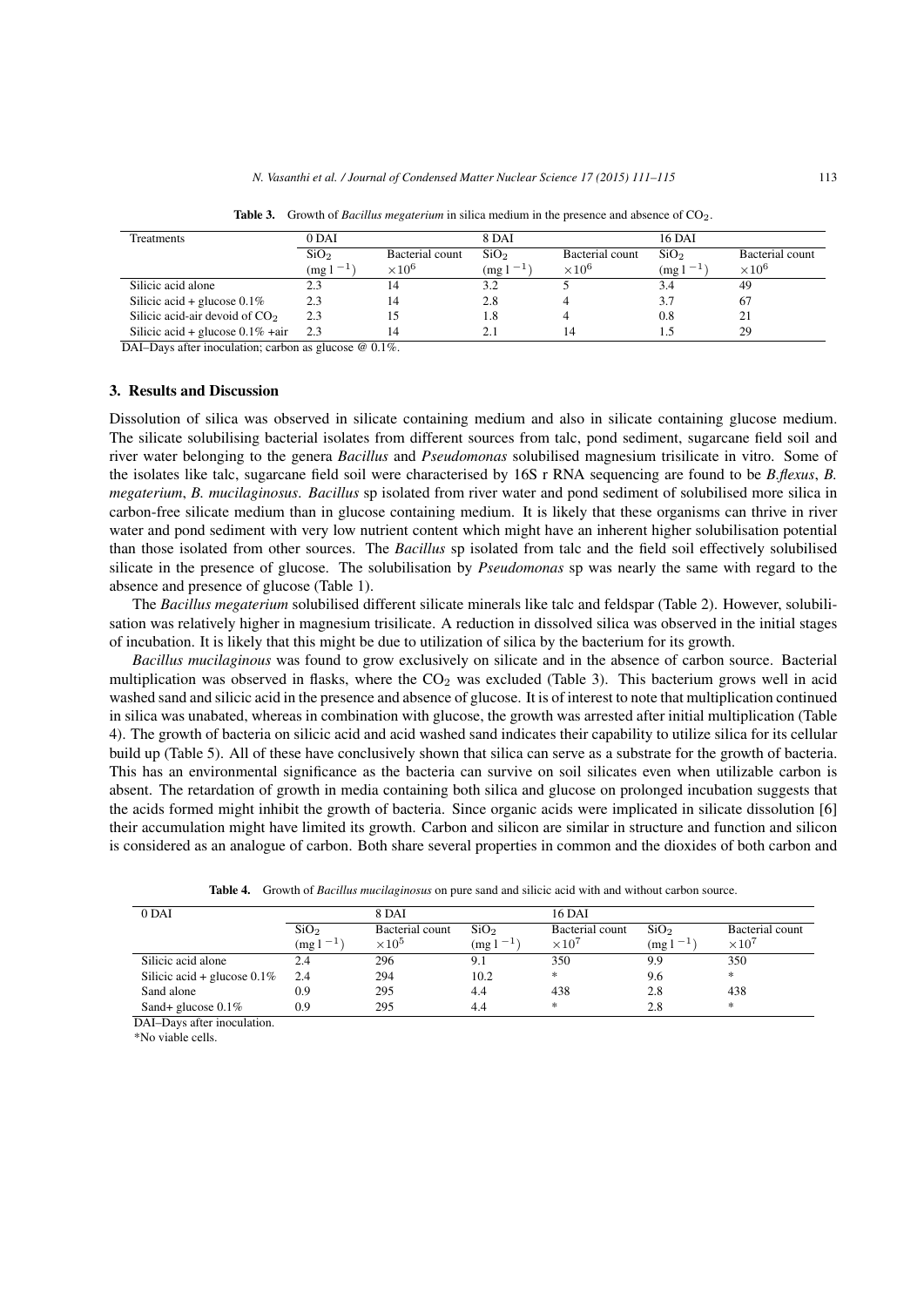

(a) Sand alone



(b) Glucose alone

Figure 1. Bacteria grow under the presence and absence of carbon source the image shown with SEM with EDAX analysis (sand grown cells are slightly different in their morphology).

silicon are available in large quantities on this planet. But carbon alone forms the backbone of all organic forms. The utilisation of silicon for growth is observed in this study even though a slight morphological variation was observed in bacterial cells. The SEM with EDAX analysis also revealed the presence of carbon in bacterial cells which were grown in silica containing medium (Fig. 1). Although carbon compounds are abundant in living organisms and it is the basis for life, silicon compounds might have played a role in the development of primitive forms of life when earth was inhospitable for the development of carbon based life, as carbon compounds appeared very late.

Many living organisms are known to accumulate silicon since bacteria contain about 180 mg Si/kg of dry matter [7]. Silicon was found to exert a growth accerlating effect on bacteria [8]. Das and Chattopadyay [9]reported that